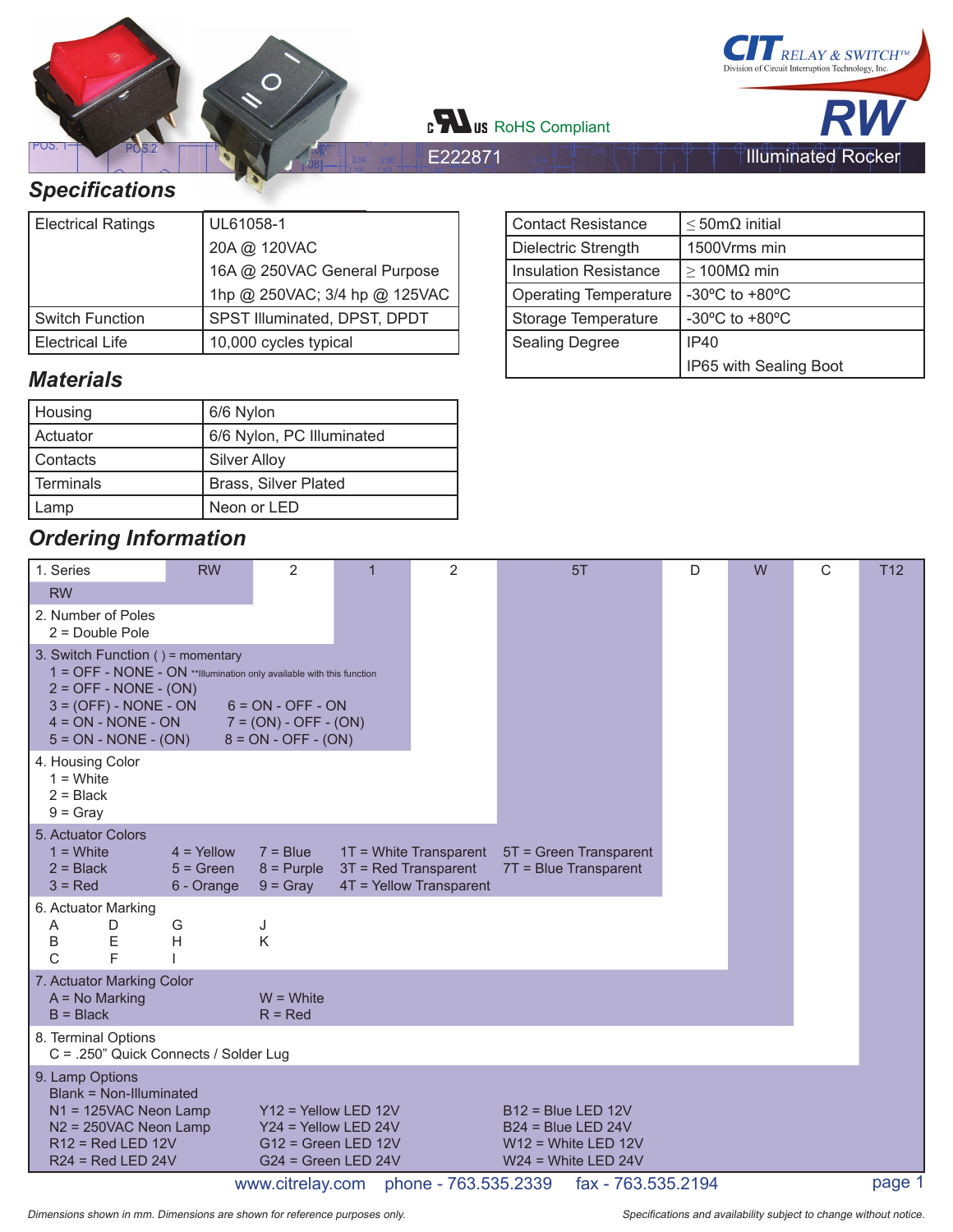

#### *Dimensions*





|1a || **‼**1 1b



[.10]

[ 10]

 $(2x)$ 

[ 20]

[ 20]

[ 10]

.<br>مع<del>رض من المنظ</del>

| <b>Switch Function</b> |                         |                   |                      |  |  |  |
|------------------------|-------------------------|-------------------|----------------------|--|--|--|
|                        |                         |                   |                      |  |  |  |
| <b>Function</b>        | <b>Position 1</b>       | <b>Position 2</b> | <b>Position 3</b>    |  |  |  |
| $1*$                   | <b>OFF</b>              | <b>NONE</b>       | ON                   |  |  |  |
| $\mathbf{2}$           | OFF                     | <b>NONE</b>       | (ON)                 |  |  |  |
| 3                      | (OFF)                   | <b>NONE</b>       | ON                   |  |  |  |
| <b>Terminals</b>       |                         |                   | $1 - 1a$<br>$2 - 2a$ |  |  |  |
| 4                      | ON                      | <b>NONE</b>       | ON                   |  |  |  |
| 5                      | ON                      | <b>NONE</b>       | (ON)                 |  |  |  |
| 6                      | ON                      | <b>OFF</b>        | ON                   |  |  |  |
| $\overline{7}$         | (ON)                    | <b>OFF</b>        | (ON)                 |  |  |  |
| 8                      | ON                      | <b>OFF</b>        | (ON)                 |  |  |  |
| <b>Terminals</b>       | $1 - 1b$<br>$2 \sim 2b$ |                   | $1 - 1a$<br>2 ~ 2a   |  |  |  |

*\* Illuminated function only ( ) = Momentary function*

page 2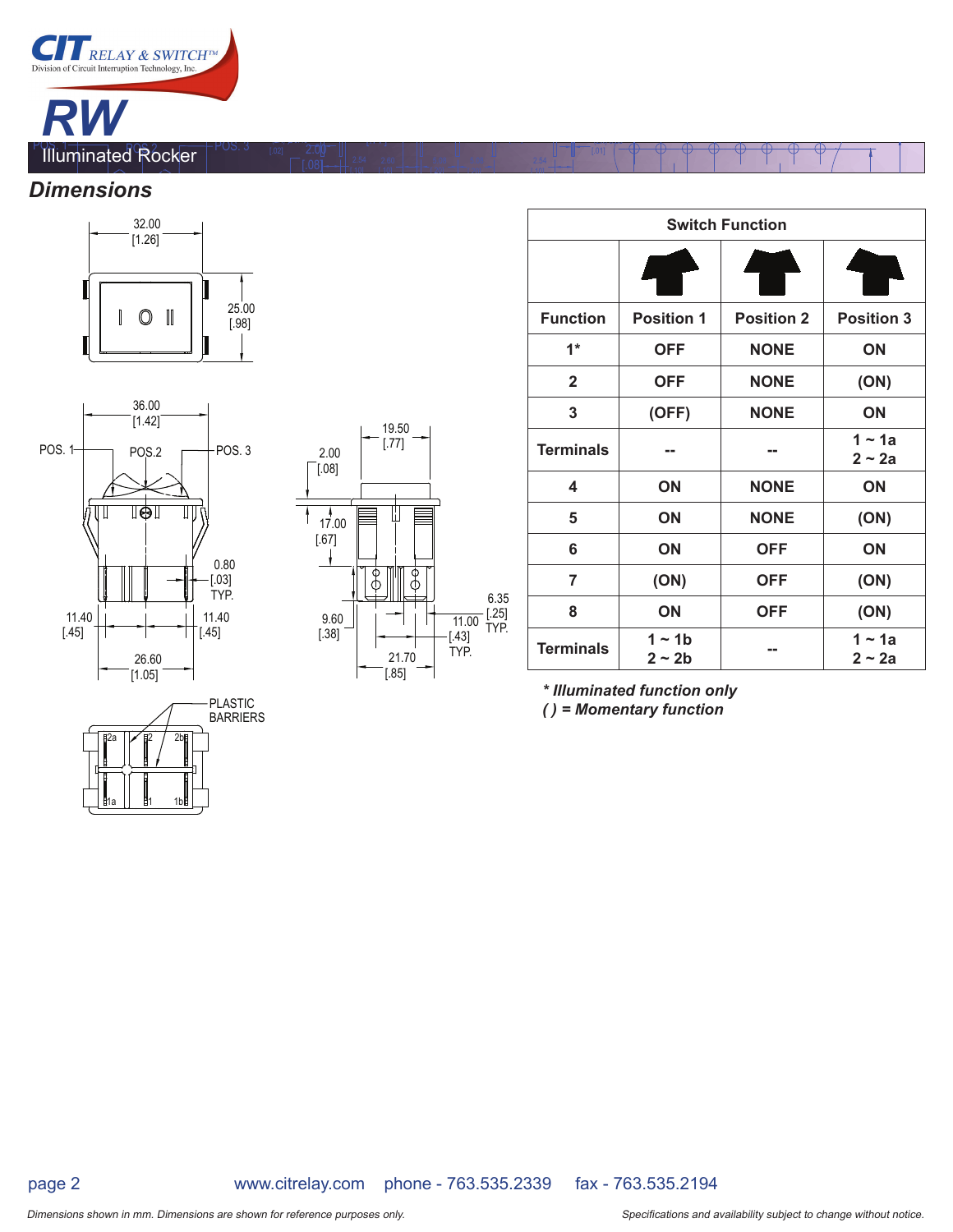

## *Actuator Marking Options*



### *LED Characteristics*

| <b>LED Ratings</b>                       |                   | Color |     |                |     |     |              |
|------------------------------------------|-------------------|-------|-----|----------------|-----|-----|--------------|
|                                          |                   | R     | ٧   | G              | B   | W   | <b>Units</b> |
| <b>Reverse Voltage</b>                   | $V_R$             | 5     | 5   | 5              | 5   | 5   | V            |
| Forward Curent (avg)                     | ΙF                | 30    | 30  | 30             | 30  | 30  | mA           |
| Reverse Current $V_R = 5V$               | <sup>I</sup> R    | 10    | 10  | 10             | 10  | 10  | μA           |
| <b>Power Dissipation</b>                 | $P_T$             | 56    | 56  | 46             | 72  | 76  | mW           |
| Operating & Storage Temperature          | $T_A$             |       |     | $-40 \sim +85$ |     |     | $C^{\circ}$  |
| Forward Voltage (min) $I_F = 20mA$       | $V_F$             | 1.7   | 1.7 | 1.8            | 2.8 | 2.8 | $\vee$       |
| Forward Voltage (max) $I_F = 20mA$       | $V_F$             | 2.4   | 2.4 | 2.4            | 3.4 | 3.4 | $\vee$       |
| Wavelength (min) $I_F = 20mA$            | $\lambda_{\rm d}$ | 620   | 585 | 565            | 460 | n/a | nm           |
| Wavelength (max) $I_F = 20mA$            | $\lambda_{\rm d}$ | 630   | 595 | 575            | 470 | n/a | nm           |
| Luminous Intensity, $I_F = 20 \text{mA}$ | LI                | 50    | 150 | 30             | 140 | 500 | mcd          |
| <b>Viewing Angle</b>                     | Θ                 | 50    | 50  | 70             | 120 | 70  | deg          |

www.citrelay.com phone - 763.535.2339 fax - 763.535.2194

RELAY & SWITCH<sup>™</sup>

Division of Circuit Interruption Technology, Inc.